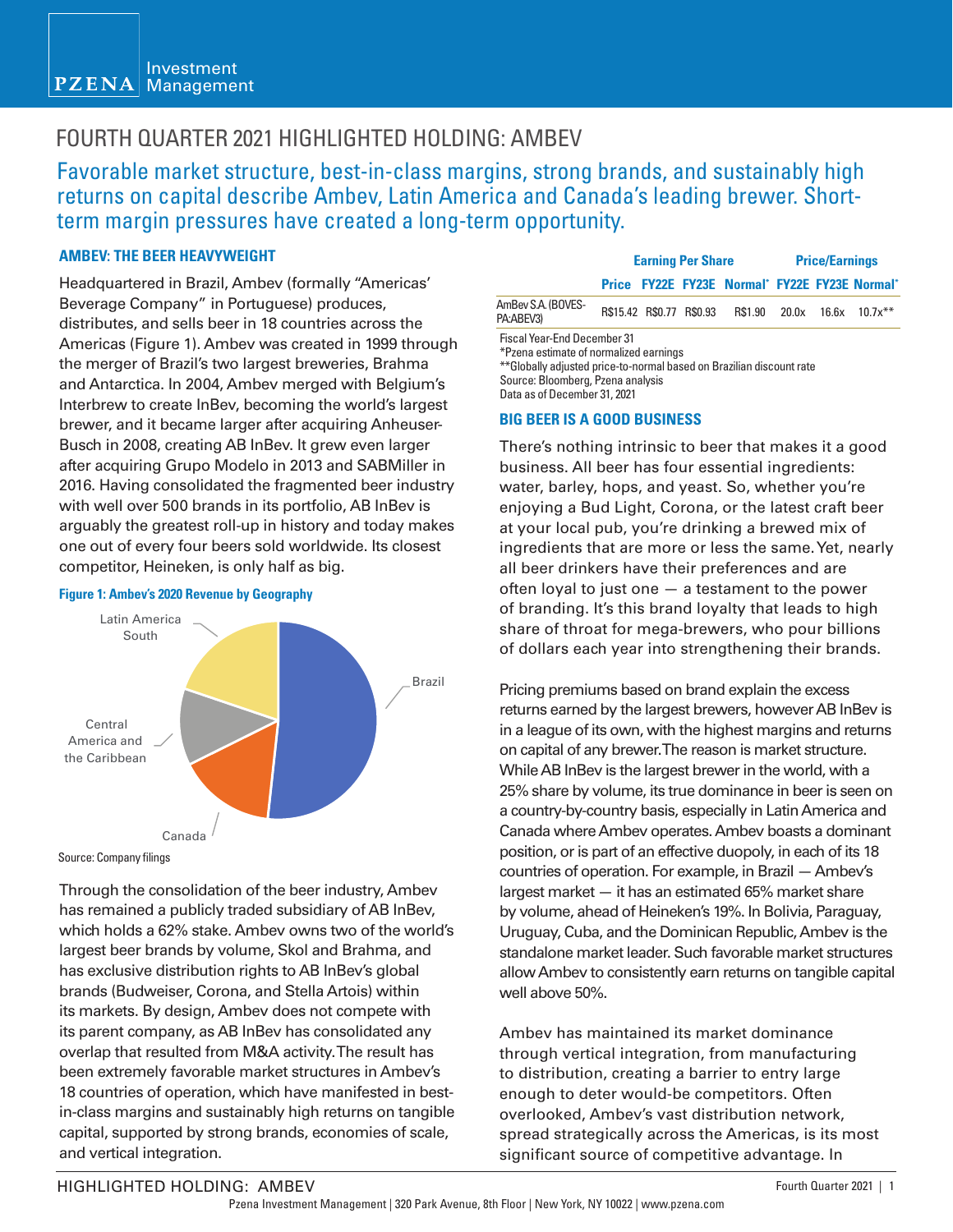### HIGHLIGHTED HOLDING CONT

Brazil, Ambev delivers to over one million points of sale, while Heineken and Coca-Cola FEMSA (a beer distributor in Brazil) reach just half as many points. Distribution is particularly complex in Latin America because most beer is sold in returnable glass bottles that must be delivered to bars and picked up after each use to be sanitized and relabeled at the plant.

#### **CONSUMPTION BOUNCES BACK**

The opportunity to invest in Ambev arose in the second quarter of 2020 when the impact of COVID-19-related restrictions began to weigh on the stock's market valuation. As bars and restaurants shut down, Ambev's quarterly volume sales declined, hitting its lowest point in over a decade, and empty pubs led to pint-sized profits (relative to normal). Our concern at the time was not whether volumes would eventually rebound to pre-pandemic levels — that was likely — but whether they would ultimately revert to record levels achieved just before Brazil's severe 2015-16 recession. When Jean Jereissati took over as CEO in January 2020, his stated goal was to get volumes back to their peak levels. Despite the COVID-19-related setbacks, we believed his target was achievable within five years.

Surprisingly, Ambev not only surpassed CEO Jereissati's volume goal but also achieved it in record time (Figure 2). Just one quarter after reporting its lowest volume in over a decade, Ambev reported record third quarter volume in 2020 — and has posted record volumes each quarter since. The debate now is whether Ambev's record volumes can be sustained. While a portion of the volume gains can be attributed to one-off factors such as Brazil's coronavouchers, we don't believe the strong sales dynamic is likely to substantially weaken anytime soon, for three reasons: (1) 20% of Ambev's volumes today are from new products introduced in past three years; (2) Ambev acquired more than three million new customers since 2019, attributable to the company's increased distribution penetration, where it has maintained a crucial advantage; (3) intuitively, beer consumption per capita is highly correlated to a country's GDP per capita, which for Brazil, is currently depressed, setting up a viable growth avenue by way of an economic rebound from the country's recession.

It seems illogical then, given the exceptional snap-back in volumes to record levels, that Ambev is trading well below its 2018 high despite the brewer posting both

better sales and profit numbers. Much of the reasoning, we surmise, has to do with the factors outlined in our Commentary section — that Ambev, simply by virtue of being an EM stock, is falling victim to negative investor sentiment surrounding the Brazilian economy. Over the long run, however, we believe that Ambev's strong financial performance is what will garner a higher multiple on the stock regardless of short-term macroeconomic noise, presenting the current share price as an attractive entry point.

#### **Figure 2: Ambev Rolling 12-month Consolidated Sales Volume**



Source: Company filings, Pzena analysis

#### **A MARGIN STORY**

Despite setting records on the top line, declining margins have put a damper on Ambev's stock price, with the primary driver being foreign exchange headwinds on cost of goods sold (COGS). In short, Ambev's sales in Brazil are generated entirely in local currency, while half of its COGS are international trading commodities (aluminum, glass, sugar, hops, malt, corn, wheat, etc. are all COGS for Ambev) denominated in US dollars. This mismatch squeezes the company's gross margin when the Brazilian real depreciates against the greenback (Figure 3).

**Figure 3: Ambev Gross Margin vs. Strength of Brazilian Real**



2 | Fourth Quarter 2021 | Note 2021 | 2 | Fourth Quarter 2021 | NOLDING: AMBEV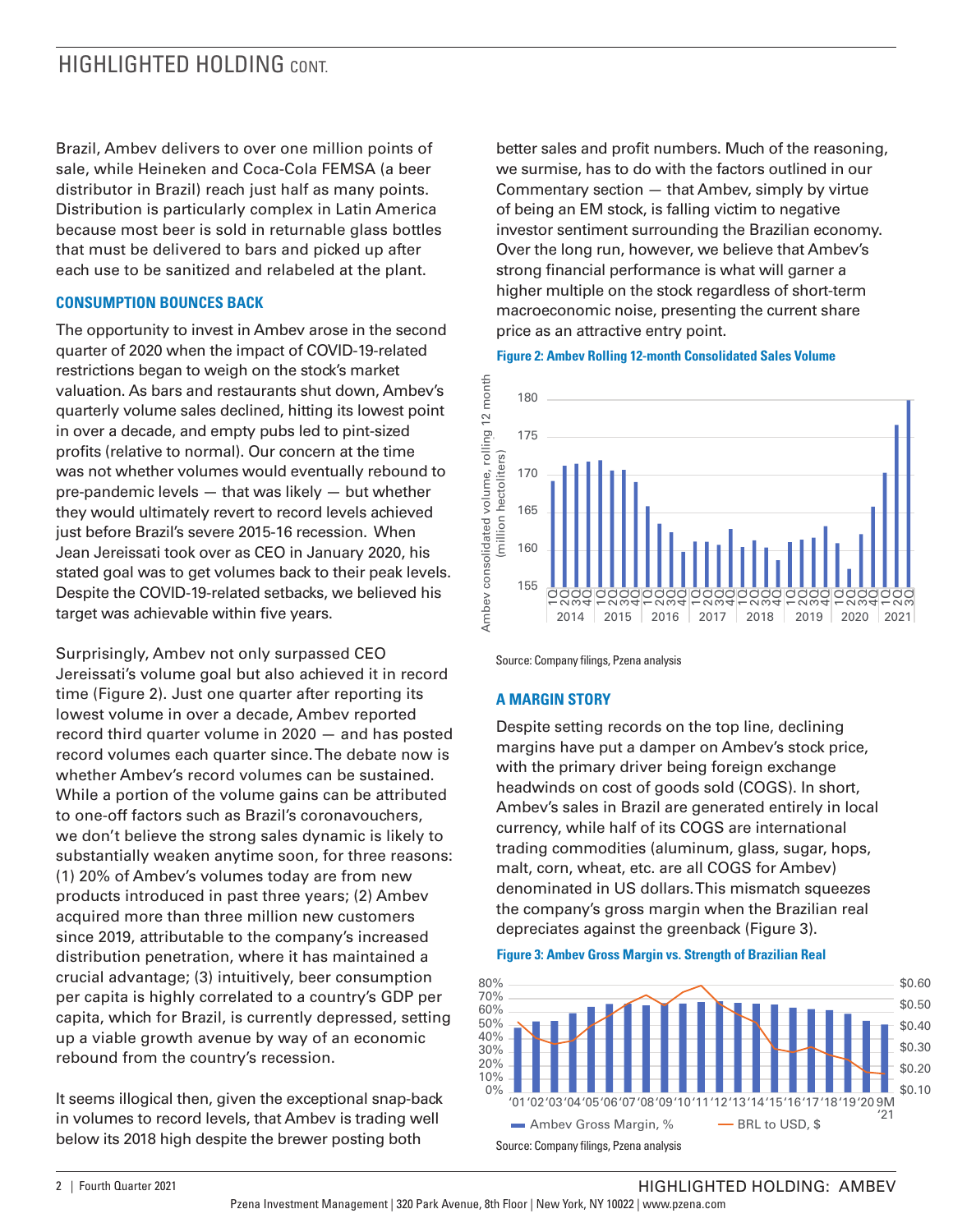### HIGHLIGHTED HOLDING CONT

We know the future path of macroeconomic conditions and currency moves in Brazil will continue to be a wild card. But as long as the real remains relatively stable, we expect margins to steadily increase from 2022 onward due to Ambev's continued premiumization efforts of enticing consumers to move beyond mainstream brands and toward higherpriced beers. This is a particularly compelling trend for Ambev, as premium beers sell at higher prices, but don't cost much more to make. Interestingly, the premium category is underpenetrated in Brazil, representing just 16% of total beer volumes, whereas in other emerging markets like Russia and Chile, it's 42% and 32%, respectively.1 Ambev's portfolio of local premium brands, as well as its access to AB InBev's global portfolio, positions it to grow margins over the medium term via a strong mix effect.

1 Source: GlobalData (all data) and Bernstein analysis

#### **LOOKING AHEAD**

From a macro perspective, the bull case is, although less foreseeable, relatively straightforward: Latin America experiences a post-pandemic economic revitalization, people have more discretionary income, and Ambev regains pricing power accordingly, while the Brazilian real at least stabilizes against the dollar, and commodity prices somewhat normalize from their current sky-high levels. The fundamental, companyspecific picture driven by Ambev's premiumization efforts, however, is more visible, and we believe that management has the right strategy and the means to execute on it, providing asymmetric upside to the company's market valuation.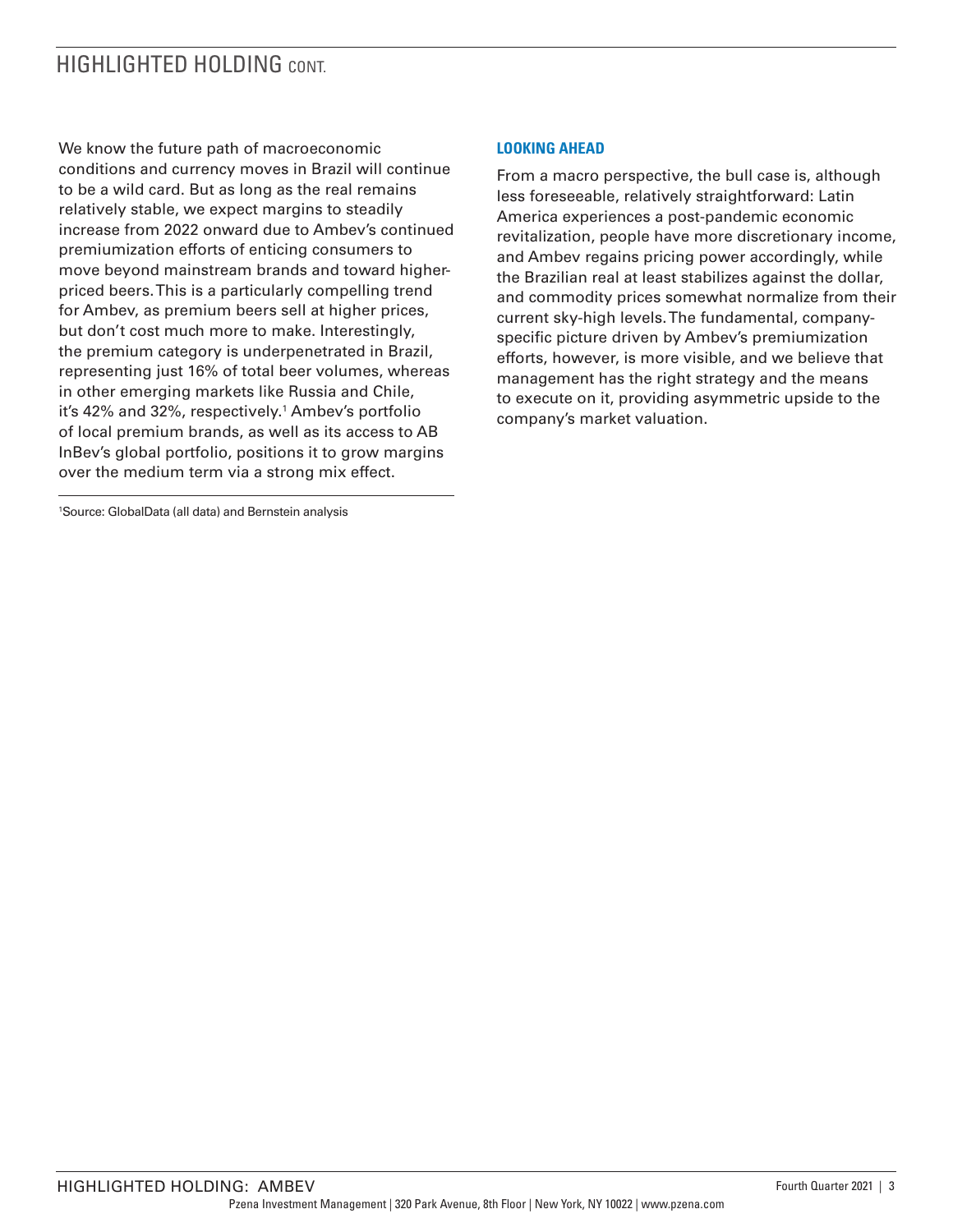## FURTHER INFORMATION

*These materials are intended solely for informational purposes. The views expressed reflect the current views of Pzena Investment Management ("PIM") as of the date hereof and are subject to change. PIM is a registered investment adviser registered with the United States Securities and Exchange Commission. PIM does not undertake to advise you of any changes in the views expressed herein. There is no guarantee that any projection, forecast, or opinion in this material will be realized. Past performance is not indicative of future results. All investments involve risk, including risk of total loss.*

*This document does not constitute a current or past recommendation, an offer, or solicitation of an offer to purchase any securities or provide investment advisory services and should not be construed as such. The information contained herein is general in nature and does not constitute legal, tax, or investment advice. PIM does not make any warranty, express or implied, as to the information's accuracy or completeness. Prospective investors are encouraged to consult their own professional advisers as to the implications of making an investment in any securities or investment advisory services.*

*The specific portfolio securities discussed in this presentation are included for illustrative purposes only and were selected based on their ability to help you better understand our investment process. They were selected from securities in one or more of our strategies and were not selected based on performance. They do not represent all of the securities purchased or sold for our client accounts during any particular period, and it should not be assumed that investments in such securities were or will be profitable. PIM is a discretionary investment manager and does not make "recommendations" to buy or sell any securities. There is no assurance that any securities discussed herein remain in our portfolios at the time you receive this presentation or that securities sold have not been repurchased.*

*Ambev was held in our Emerging Markets Focused Value, Emerging Markets Select Value, Global Focused Value, Global Value, International Focused Value, International Value, and other strategies during the fourth quarter of 2021.*

#### *For U.K. Investors Only:*

*This financial promotion is issued by Pzena Investment Management, Ltd. ("PIM UK"). PIM UK is a limited company registered in England and Wales with registered number 09380422, and its registered office is at 34-37 Liverpool Street, London EC2M 7PP, United Kingdom. PIM UK is an appointed representative of Mirabella Advisers LLP, which is authorised and regulated by the Financial Conduct Authority. The Pzena documents are only made available to professional clients and eligible counterparties as defined by the FCA. Past performance is not indicative of future results. The value of your*  investment may go down as well as up, and you may not receive upon redemption the full amount of your original *investment. The views and statements contained herein are those of Pzena Investment Management and are based on internal research.* 

### *For EU Investors Only:*

*This financial promotion is issued by Pzena Investment Management Europe Limited ("PIM Europe"). PIM Europe (No. C457984) is authorised and regulated by the Central Bank of Ireland as a UCITS management company (pursuant to the European Communities (Undertakings for Collective Investment in Transferable Securities) Regulations, 2011, as amended). PIM Europe is registered in Ireland with the Companies Registration Office (No. 699811), with its registered office at Riverside One, Sir John Rogerson's Quay, Dublin, 2, Ireland. Past performance is not indicative of future results.*  The value of your investment may go down as well as up, and you may not receive upon redemption the full amount of *your original investment. The views and statements contained herein are those of Pzena Investment Management and are based on internal research.*

#### *For Australia and New Zealand Investors Only:*

*This document has been prepared and issued by Pzena Investment Management, LLC (ARBN 108 743 415), a limited liability company ("Pzena"). Pzena is regulated by the Securities and Exchange Commission (SEC) under U.S. laws, which differ from Australian laws. Pzena is exempt from the requirement to hold an Australian financial services license in Australia in accordance with ASIC Corporations (Repeal and Transitional) Instrument 2016/396. Pzena offers financial services in Australia to 'wholesale clients' only pursuant to that exemption. This document is not intended to be distributed or passed on, directly or indirectly, to any other class of persons in Australia.*

*In New Zealand, any offer is limited to 'wholesale investors' within the meaning of clause 3(2) of Schedule 1 of the Financial Markets Conduct Act 2013 ('FMCA'). This document is not to be treated as an offer, and is not capable of acceptance by, any person in New Zealand who is not a Wholesale Investor.*